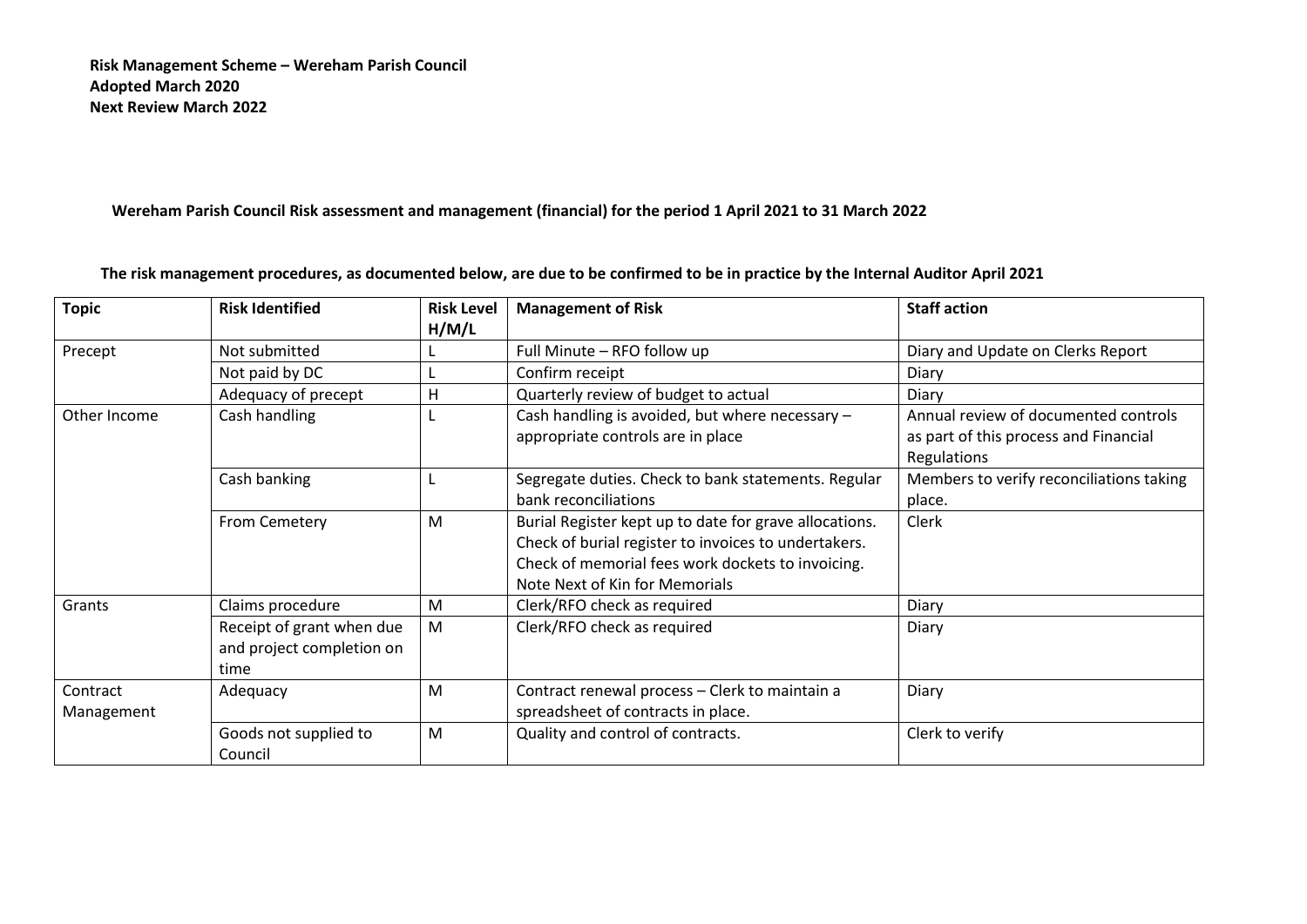| <b>Topic</b>                 | <b>Risk Identified</b>                                              | <b>Risk Level</b><br>H/M/L | <b>Management of Risk</b>                                                         | <b>Staff action</b>                                              |
|------------------------------|---------------------------------------------------------------------|----------------------------|-----------------------------------------------------------------------------------|------------------------------------------------------------------|
| <b>Salaries</b>              | Wrong salary/hours/rate<br>paid                                     | M                          | Check salary to minute, check hours and rate.                                     | Member to verify as part of<br>financial records check quarterly |
|                              | Wrong deductions - NI and<br>Income tax                             | M                          | <b>Check to PAYE Calculations</b>                                                 | Payroll Contractor to verify,<br>ongoing                         |
| Direct Costs and<br>overhead | Goods not supplied to<br>Council                                    | M                          | Follow up on all orders                                                           | Approval check by Clerk                                          |
| expenses                     | Invoice incorrectly<br>calculated or recorded                       |                            | Check arithmetic on invoices and perform bank reconciliations<br>on monthly basis | Clerk to do, Member to verify                                    |
|                              | Cheque payable is<br>excessive or to wrong party                    | M                          | Signatory initials Stub & Voucher                                                 | Members Approval check                                           |
| Grants &<br>support          | No power to pay or no<br>evidence of agreement of<br>Council to pay | M                          | Minute council agreement with the power used to authorise<br>payment              | Member verify                                                    |
|                              | Conditions agreed                                                   |                            | Agree and document any reasonable conditions                                      | RFO check                                                        |
| <b>Election Costs</b>        | Invoice at agreed rate                                              |                            | RFO check and consider budget                                                     | RFO verify                                                       |
| <b>VAT</b>                   | VAT analysis                                                        | M                          | All items in cash book listed                                                     | RFO verify                                                       |
|                              | Charged on sales                                                    |                            | Consider annually, if applicant, not currently                                    | RFO verify                                                       |
|                              | Charged on purchases                                                |                            | Consider all items per cash book lists                                            | RFO verify                                                       |
|                              | Claimed within time limits                                          |                            | Agree returns submitted                                                           | RFO verify                                                       |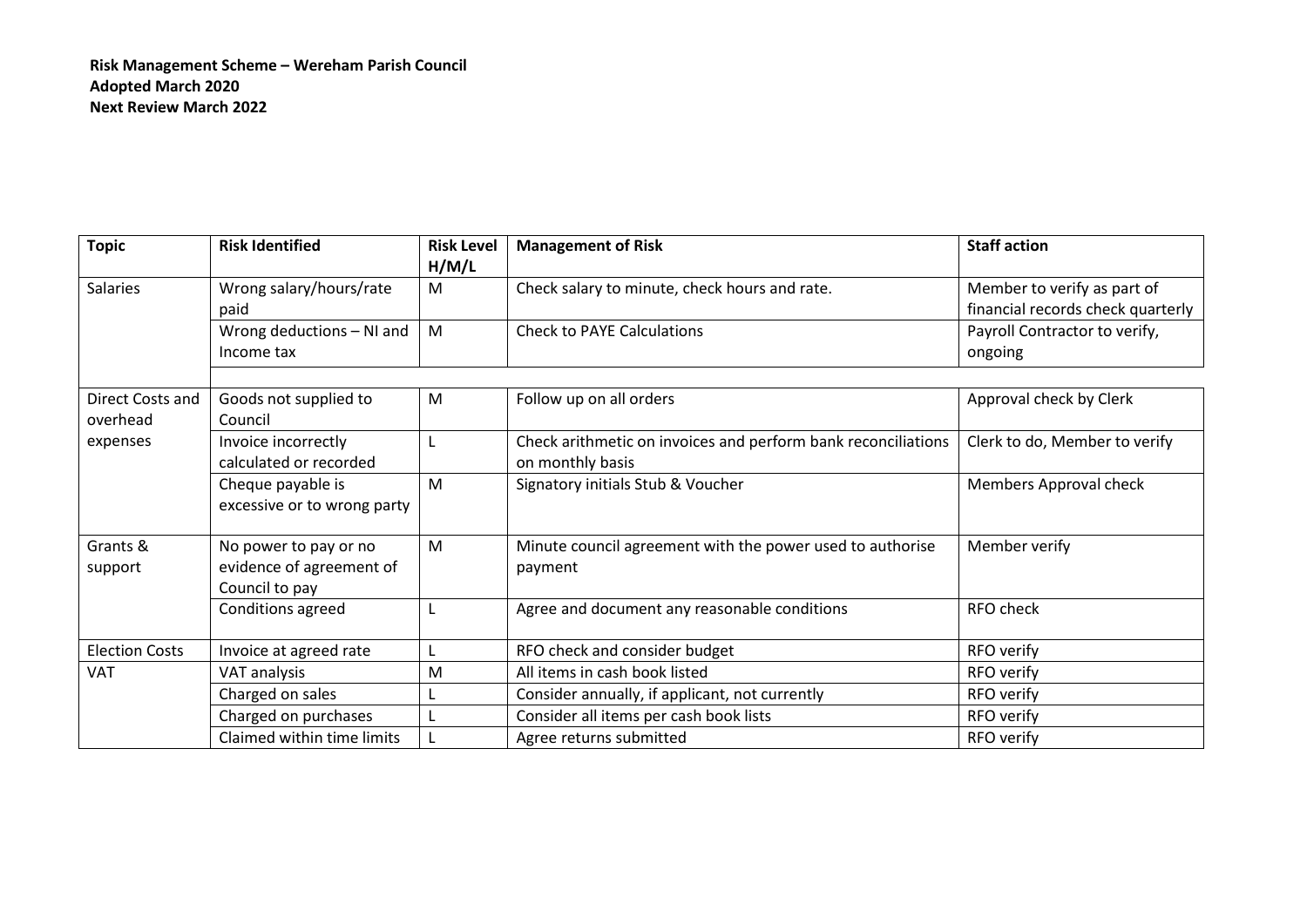## **Risk assessment and management (financial) for the period 1 April 2019 to 31 March 2020**

| <b>Topic</b>             | <b>Risk Identified</b>                                                     | <b>Risk Level</b><br>H/M/L | <b>Management of Risk</b>                                                                                       | <b>Staff action</b>                               |
|--------------------------|----------------------------------------------------------------------------|----------------------------|-----------------------------------------------------------------------------------------------------------------|---------------------------------------------------|
| Reserves - General       | Adequacy                                                                   |                            | <b>Consider at Budget setting</b>                                                                               | RFO opinion. 3 year plan                          |
| Reserves-                | Adequacy                                                                   |                            | Consider at Budget and review of final accounts                                                                 | RFO opinion                                       |
| Earmarked                | Unidentified Earmarked or<br>Contingent liability                          |                            | <b>Review minutes</b>                                                                                           | RFO/member view                                   |
| Assets                   | Loss, Damage etc                                                           | M                          | Annual inspection, update insurance and asset registers as<br>part of end of year work                          | Diary                                             |
|                          | Risk or damage to third<br>party property or<br>individuals                | M                          | Review adequacy of Public Liability Insurance as part of annual<br>renewal                                      | Diary                                             |
| Staff                    | Loss of key personnel<br>(Clerk)                                           | L.                         | Hours, health, stress, training, long term sick, early departure<br>- risk monitored and managed as appropriate | RFO/member view.                                  |
|                          | Fraud by staff                                                             |                            | Fidelity Guarantee value appropriately set                                                                      | Council to review annually                        |
|                          | Loss of Business Continuity                                                | H                          | Procedures to be written of all Council processes                                                               | RFO to put in place<br>Council to review annually |
| Loss                     | Consequential loss due to<br>critical damage or third<br>party performance |                            | Review adequacy of Insurance cover                                                                              | Diary                                             |
| Maintenance              | Reduced value of assets or<br>amenities - loss of income<br>or performance | M                          | Annual maintenance inspection                                                                                   | Diary                                             |
| <b>Legal Powers</b>      | Illegal activity or payment                                                |                            | Educate Council as to their legal powers                                                                        | Diary                                             |
| <b>Financial Records</b> | Inadequate records                                                         |                            | RFO/clerk check regularly + internal audit review                                                               | Diary                                             |
| <b>Minutes</b>           | Accurate and legal                                                         |                            | Review at following meeting                                                                                     | Diary                                             |
| <b>Members interests</b> | Conflict of interest                                                       | M                          | Declarations of interest to be documented/minuted and any<br>conflict addressed as appropriate                  | Diary                                             |
| <b>Event Management</b>  | Risk to individuals or                                                     |                            | Insurances, risk assessments, adequate training and licences                                                    | RFO/member view                                   |